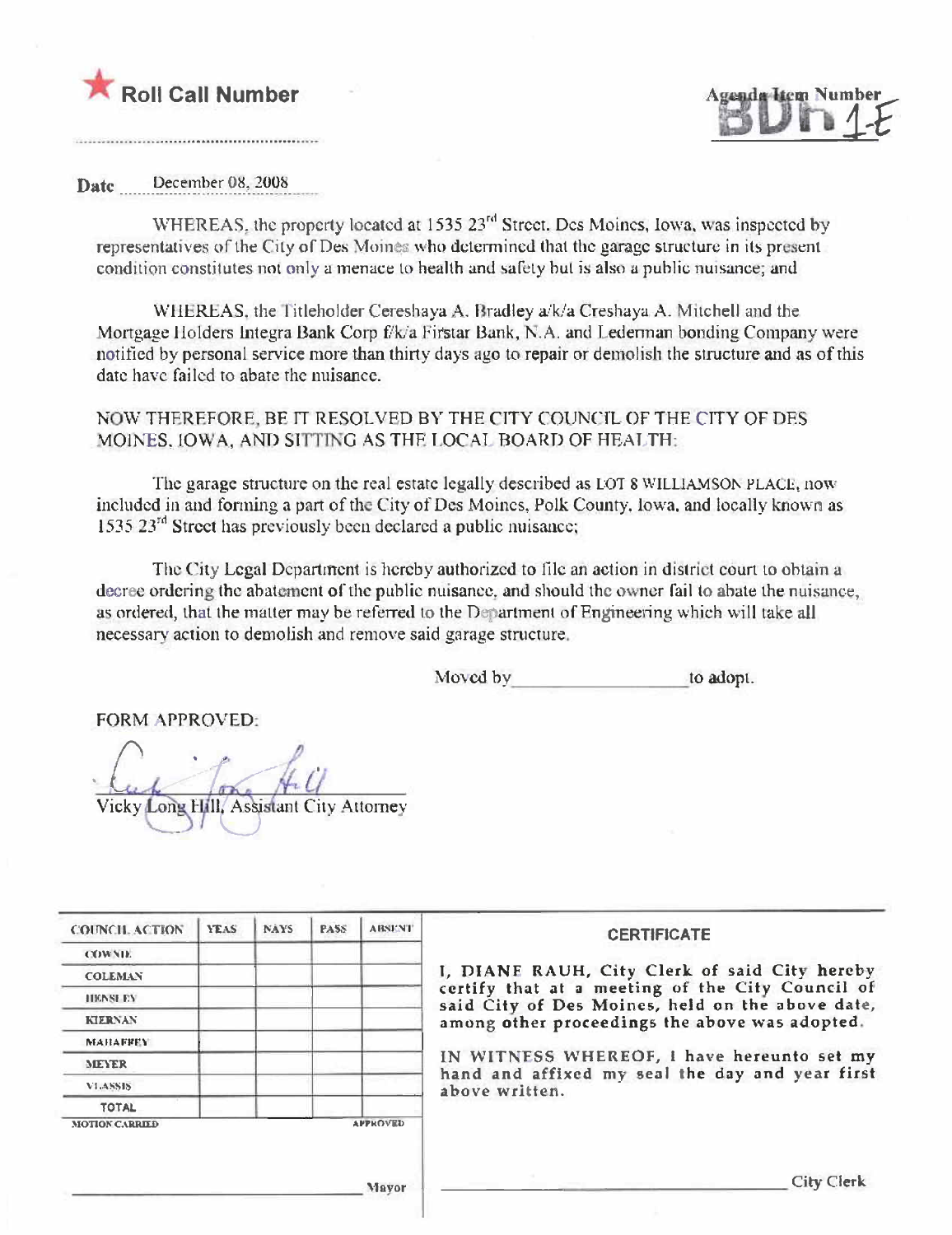

## **PUBLIC NUISANCE NOTICE OF INSPECTION** NEIGHBORHOOD INSPECTION DIVISION **COMMUNITY DEVELOPMENT DEPARTMENT CITY OF DES MOINES, IOWA**



DATE OF NOTICE: October 8, 2008

DATE OF INSPECTION:

**September 16, 2008** 

COD2008-06657 **CASE NUMBER:** 

**PROPERTY ADDRESS:** 1535 23RD ST

LOT<sub>8</sub> **LEGAL DESCRIPTION:** 

**WILLIAMSON PLACE** 

CERESHAYA A BRADLEY A/K/A CRESHAYA A MITCHELL **Title Holder** TEMARCO LAMA MITCHELL 1535 23RD ST DES MOINES IA 50311

INTEGRA BANK CORP F/K/A FIRSTAR BANK, N.A. Mortgage Holder MICHAEL VEA - PRESIDENT 21 SE 3RD ST **EVANSVILLE IN 47708** 

LEDERMAN BONDING COMPANY Mortgage Holder DAVID LEDERMAN - REG. AGENT 712 SYCAMORE ST **WATERLOO IA 50703** 

An inspection of the referenced property was conducted for its conformance to the Municipal Code of the City of Des Moines. It has been determined from that inspection that the dwelling currently constitutes not only a menace to health and safety, but is also a public nuisance. Accordingly, the dwelling will be placarded as unfit for human habitation pursuant to the Municipal Code of the City of Des Moines and the Code of Io. ...

If not occupied at the present time, the dwelling is to remain vacant and unoccupied until occupancy is authorized by this office. If the dwelling is occupied, it must be vacated immediately. If procedures to vacate the premises are not undertaken immediately upon receipt of this notice, and in no case later than seven (7) days, the City will issue a Municipal Infraction in accordance with Section 60-304 and 60-306 pursuant to the Municipal code of the City of Des Moines. Additionally, if the property had a Certificate of Inspection, it is hereby revoked.

Attached is a listing of the violations existing on the date of the inspection and a recommendation as to the remedial action required to correct such violations. Failure to correct these violations will result in legal action. The violations noted must be corrected within 30 days from the date of this notice. The violations noted must be corrected within 30 days from the date of this notice. Failure to correct these violations will result in a request to the City Council, sitting as the board of Health, to approve legal action. As a result of this public nuisance action there will be costs incurred by the City. Costs will be billed out when the nuisance has been abated. Failure to pay the costs will result in collection by assessment to the property or personal judgment.

## ALL ELECTRICAL, MECHANICAL, PLUMBING, AND STRUCTURAL COMPONETS IN NEED OF REPLACEMENT OR REPAIR, ARE TO BE BROUGHT TO MINIMUM CODE REQUIREMENTS WITH NECESSARY PERMITS AS REQUIRED TO MEET CITY CODES.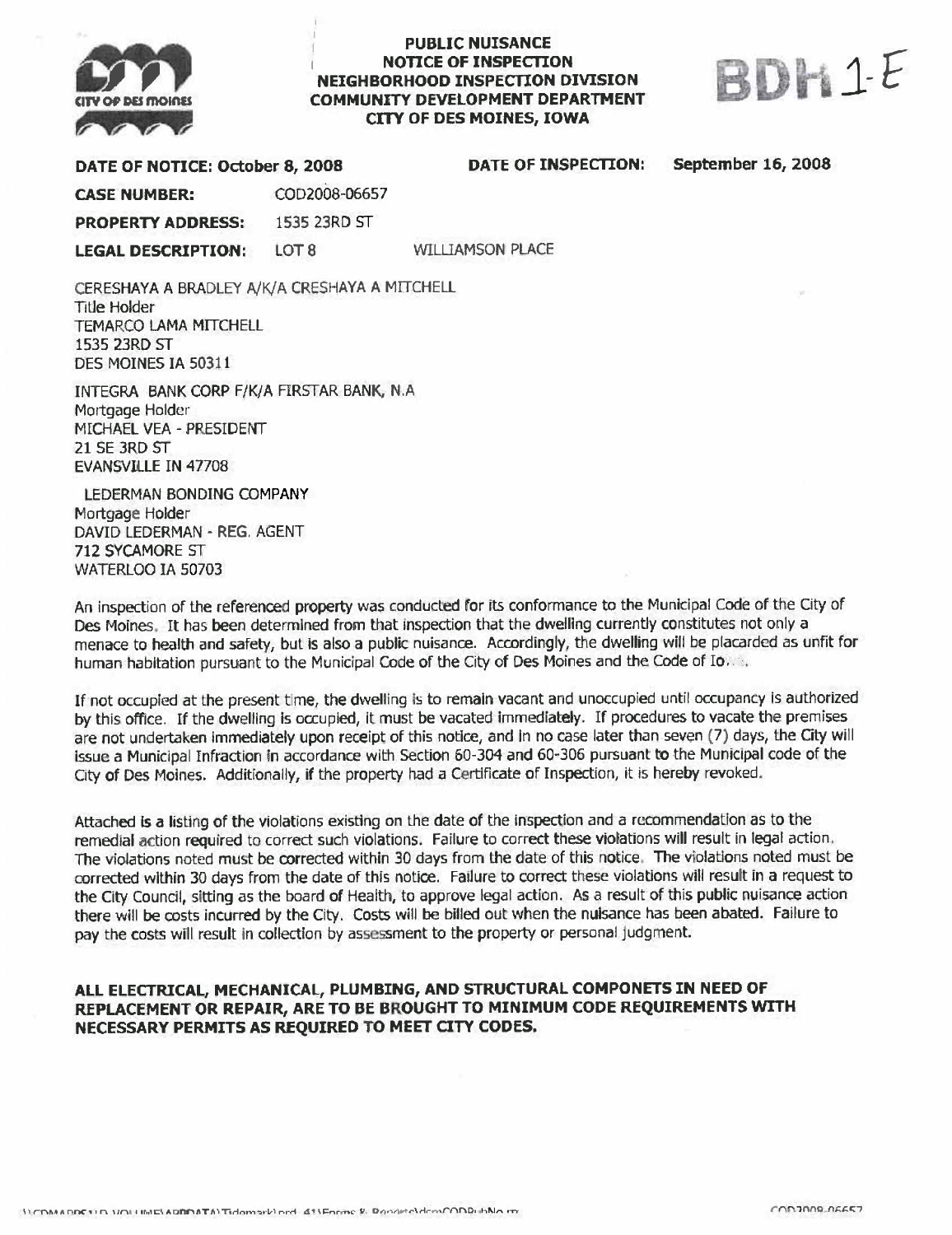

Appropriate building permits may be required for those violations noted in the "Special Requirements" section on the notice. Should you have questions regarding permits, contact the Permit and Development Center at 283-4200. All work performed by a contractor or you must be completed in a workmanlike manner. If you plan to renovate the structure and it has been vacant for a period in excess of one year, there may be zoning issues, which will affect the proposed use of the structure and/or real estate. Please contact the Development Zoning Division at 283-4207 to determine what the legal use for the structure and/or the real estate is prior to commencement of any renovation.

If you believe the building is beyond repair and decide to remove it, all debris must be removed from the property and the basement excavation if any, filled in the manner required by the City. You are encouraged to arrange for this demolition yourself; however a demolition permit must be obtained from the Building Department. In the event you are unable to arrange for demolition, you may sign a waiver voluntarily authorizing the City to do so. However, the city may take a personal judgment against you for the costs of removal.

If you no longer own the property, notify us in writing of the name, address, and telephone number of the new owner. A copy of the real estate contract or deed, if it has not been recorded at the Polk county Recorder's Office, shall likewise be furnished to the Neighborhood Inspection Division.

Should you have any questions, feel free to call. I can usually be reached between 8:00am and 9:00am, Monday through Friday.

**Eric Moore** 

 $(515)$  283-4759

Enie Mon

Nid Inspector

DATE MAILED: 10/8/2008 MAILED BY: TSY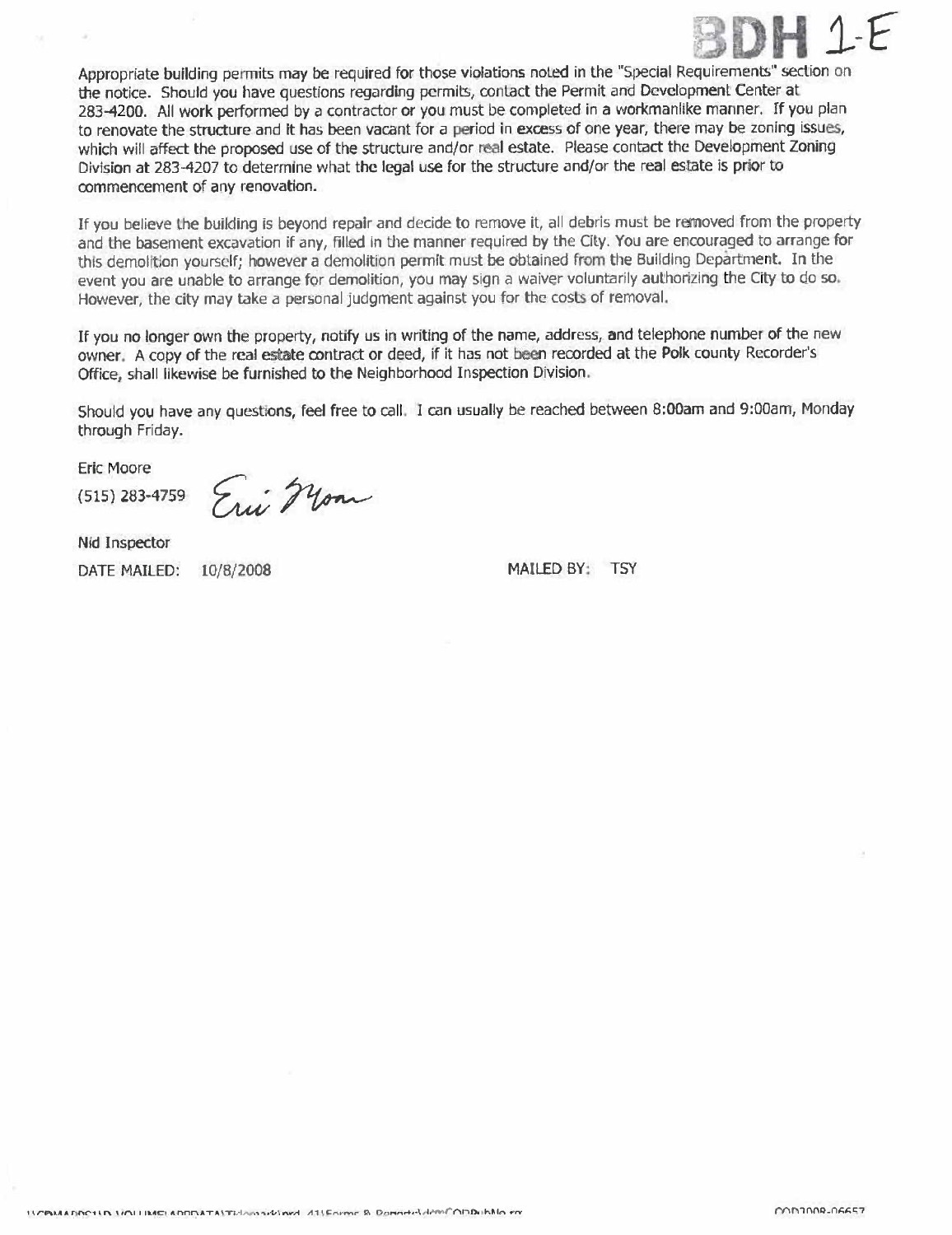## BDH 1-E

|                                                              | Areas that need attention: 1535 23RD ST         |                             |                       |
|--------------------------------------------------------------|-------------------------------------------------|-----------------------------|-----------------------|
| <b>Component:</b><br><b>Requirement:</b><br><b>Comments:</b> | <b>Exterior Doors/Jams</b>                      | Defect:<br>Location: Garage | In poor repair        |
| Component:<br><b>Requirement:</b><br>Comments:               | <b>Exterior Walls</b>                           | Defect:<br>Location: Garage | Severly peeling paint |
| Component:<br><b>Requirement:</b><br><b>Comments:</b>        | <b>Exterior Walls</b><br><b>Building Permit</b> | Defect:<br>Location: Garage | Holes or major defect |
| Component:<br><b>Requirement:</b><br><b>Comments:</b>        | Roof<br><b>Building Permit</b>                  | Defect:<br>Location: Garage | Major sagging         |
| Component:<br>Requirement:<br><b>Comments:</b>               | Roof                                            | Defect:<br>Location: Garage | <b>Excessive rot</b>  |
| Component:<br>Requirement:<br><b>Comments:</b>               | Roof                                            | Defect;<br>Location: Garage | Holes or major defect |
| Component:<br><b>Requirement:</b><br>Comments:               | Soffit/Facia/Trim                               | Defect:<br>Location: Garage | Absence of paint      |
| Component;<br>Requirement:<br>Comments:                      | Soffit/Facia/Trim                               | Defect:<br>Location: Garage | <b>Excessive rot</b>  |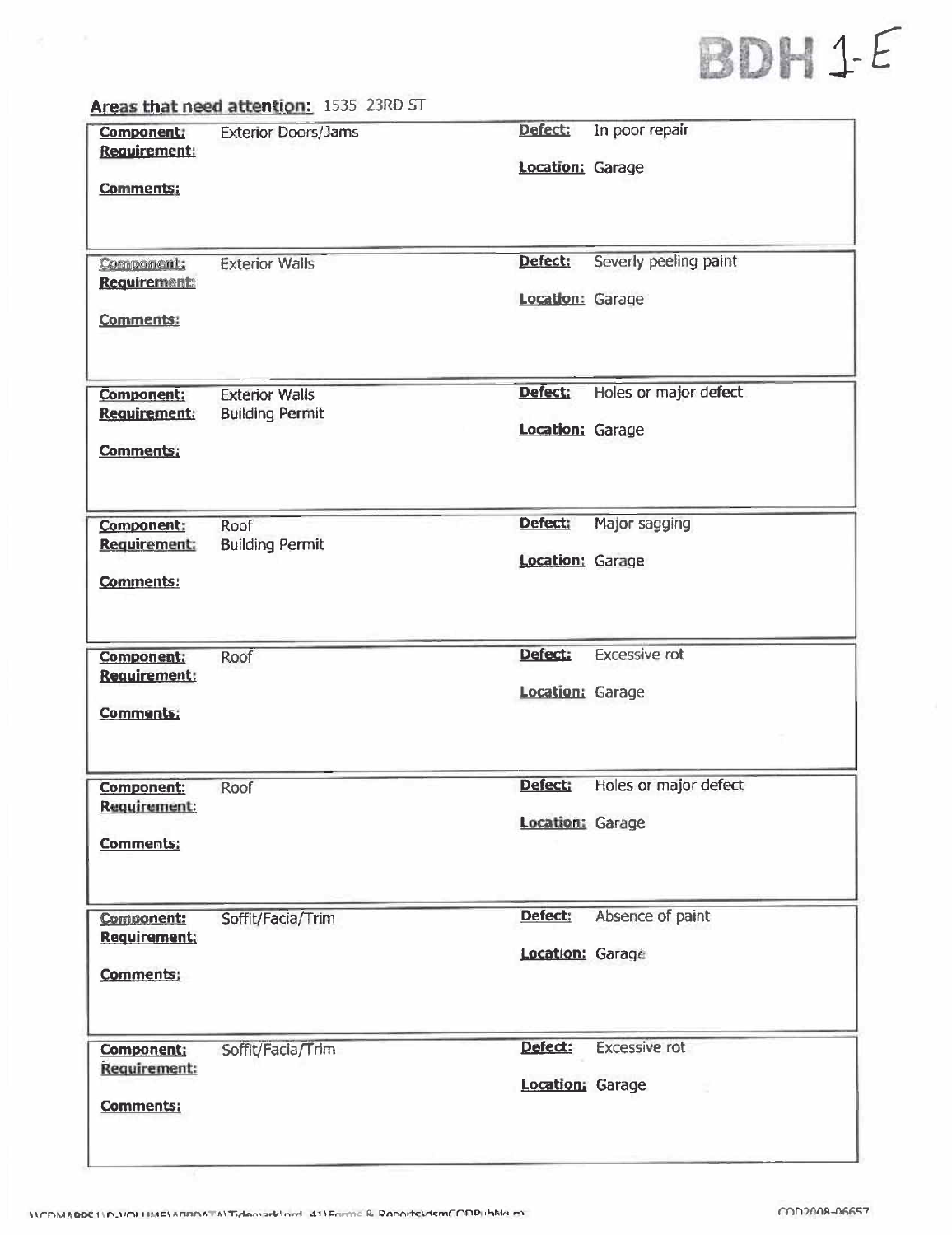| <b>Component:</b>                | Windows/Window Frames | Defect:          | In poor repair   |       |
|----------------------------------|-----------------------|------------------|------------------|-------|
| <b>Requirement:</b><br>Comments: |                       | Location: Garage |                  | Bir I |
| Component:                       | Windows/Window Frames | Defect:          | Absence of paint |       |
| Requirement:                     |                       | Location: Garage |                  |       |
| <b>Comments:</b>                 |                       |                  |                  |       |

 $\mathcal{A}$ 

 $\mathcal{P}$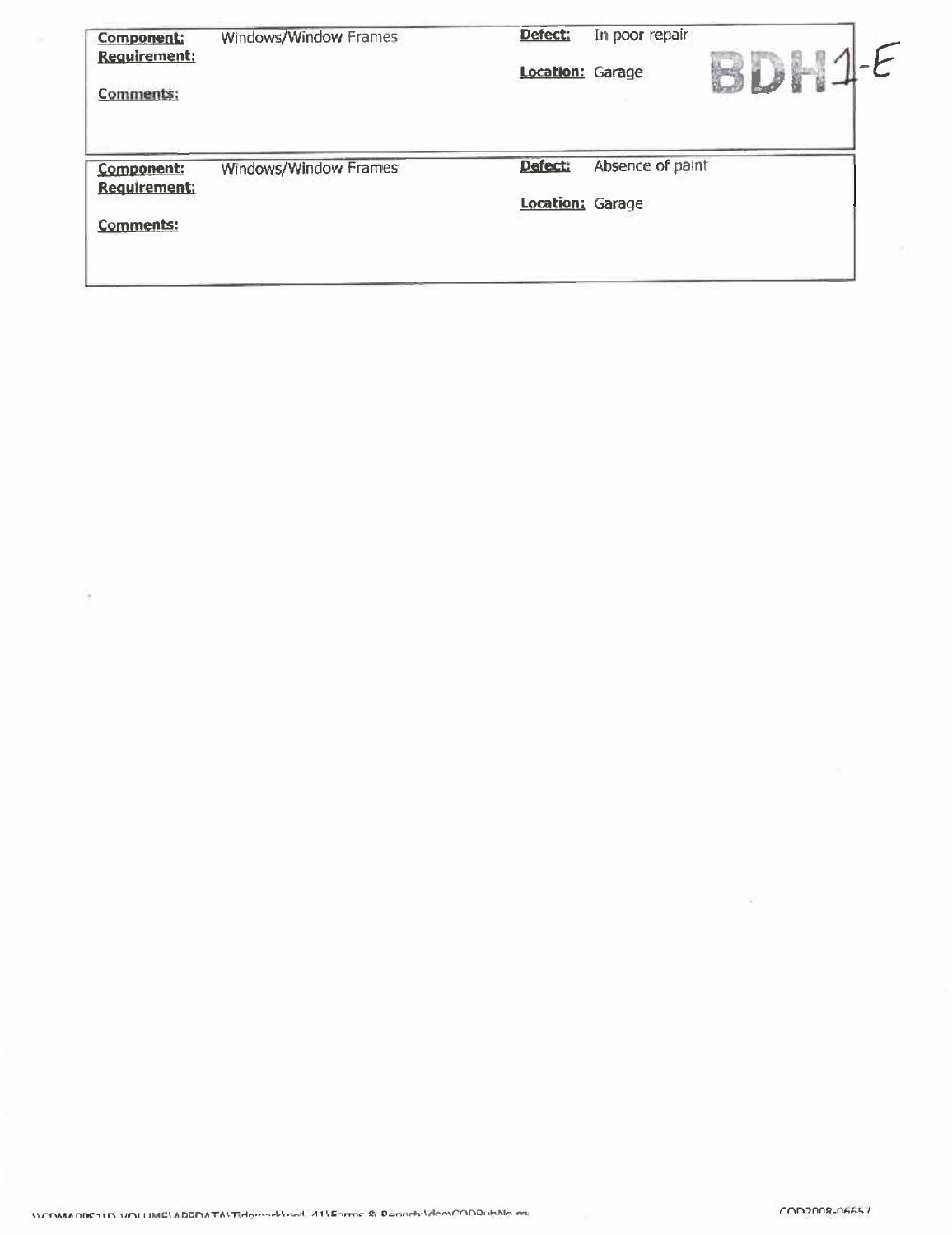